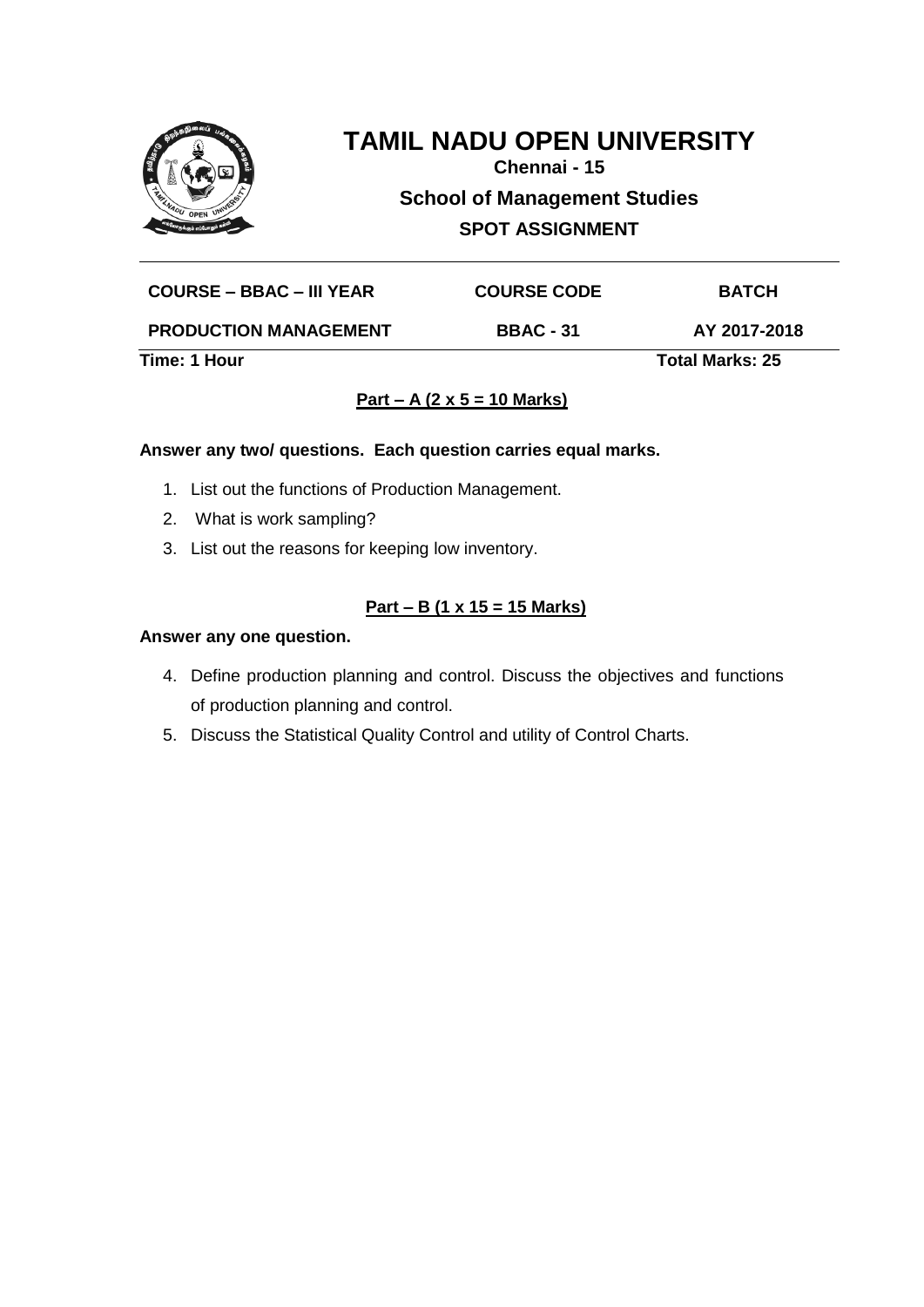

**Chennai - 15**

**School of Management Studies**

**SPOT ASSIGNMENT**

| <b>COURSE – BBAC – III YEAR</b> | <b>COURSE CODE</b> | <b>BATCH</b> |
|---------------------------------|--------------------|--------------|
| <b>PERSONNEL MANAGEMENT</b>     | <b>BBAC - 32</b>   | AY 2017-2018 |

**Time: 1 Hour Total Marks: 25** 

# **Part – A (2x5 = 10 Marks)**

## **Answer any two questions. Each question carries equal marks.**

- 1. Define Personnel Policy. What are the characteristics of sound Personnel Policy?
- 2. Define the term 'Promotion', Demotion and 'Transfer'.
- 3. Define labour turnover? Specify the various measurement of labour turnover?

# **Part – B (1x15 = 15 Marks)**

- 4. Describe the sources of Recruitment in detail.
- 5. Explain Herzberg's two factor theory of motivation. Make a comparison between Maslow's theory & Herzberg's theory.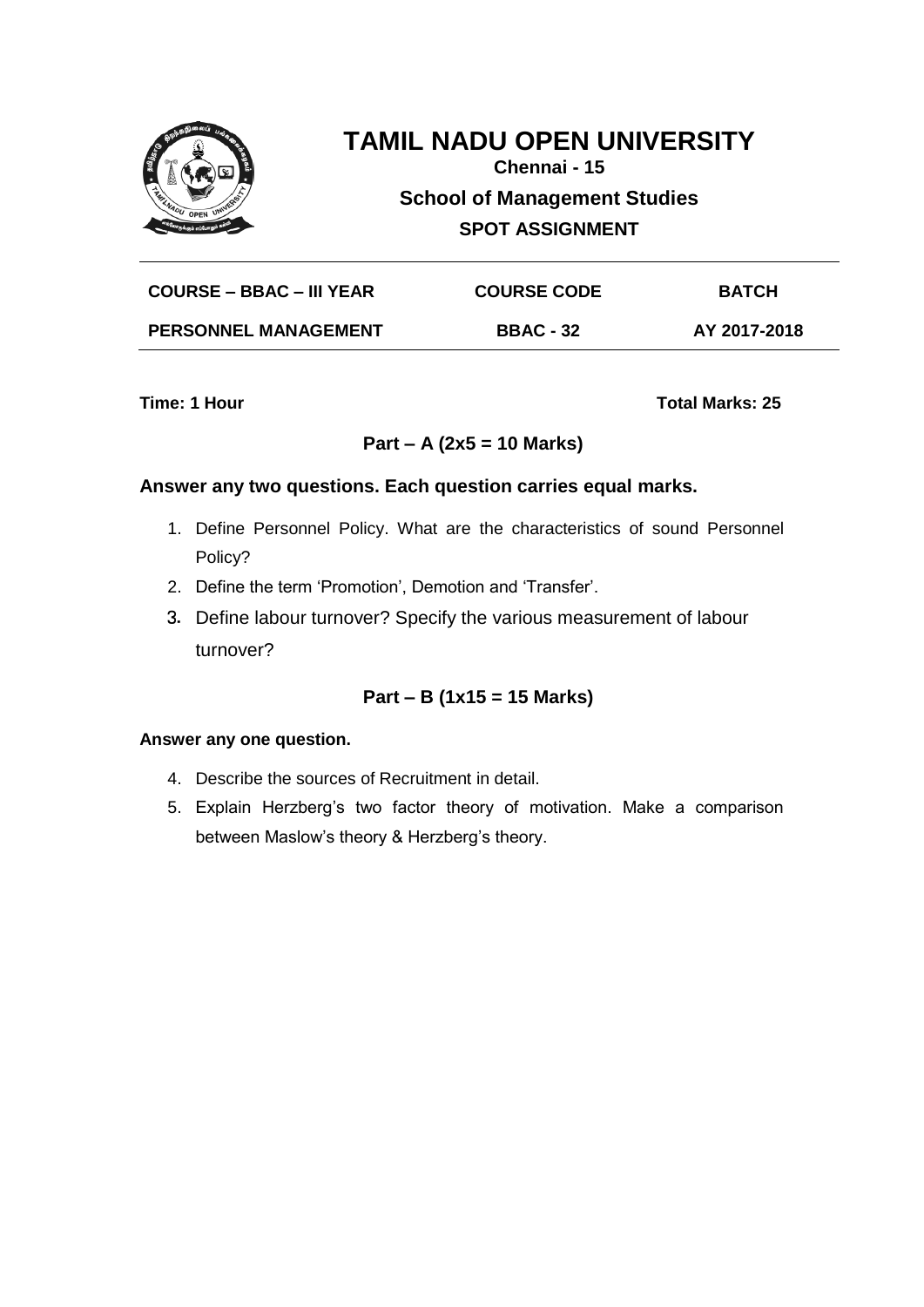

# **TAMIL NADU OPEN UNIVERSITY Chennai - 15**

**School of Management Studies**

**SPOT ASSIGNMENT**

| <b>COURSE – BBAC – III YEAR</b> | <b>COURSE CODE</b> | <b>BATCH</b> |
|---------------------------------|--------------------|--------------|
| <b>FINANCIAL MANAGEMENT</b>     | <b>BBAC - 33</b>   | AY 2017-2018 |
|                                 |                    |              |

**Part – A (2x5 = 10 Marks)**

**Time: 1 Hour Total Marks: 25**

#### **Answer any two questions. Each question carries equal marks.**

- 1. Explain the operating leverage.
- 2. A firm sells its products for Rs.100 per unit, has variable operating cost of Rs.50 per unit and fixed operating cost of Rs.50,000 per year. Show the various levels of EBIT that would result from sale of 1) 1000 units 2) 2000 units and 3) 3000 units.
- 3. Explain the kinds of working capital.

## **Part – B (1x15 = 15 Marks)**

#### **Answer any one question.**

4. A company has the following capital structure:

| Common shares        | Rs.40,00,000 |
|----------------------|--------------|
| 6% Preference shares | Rs.10,00,000 |
| 8% Debt              | Rs.30,00,000 |

The price of the company share is Rs.20. It is expected that the company will pay next year dividend Rs.2 per share, which will prove at 7% per year. Assuming 50% tax rate, you are required to calculate weighted average cost of capital.

5. What is meant by working capital management? How do you appraise the performance of the working capital?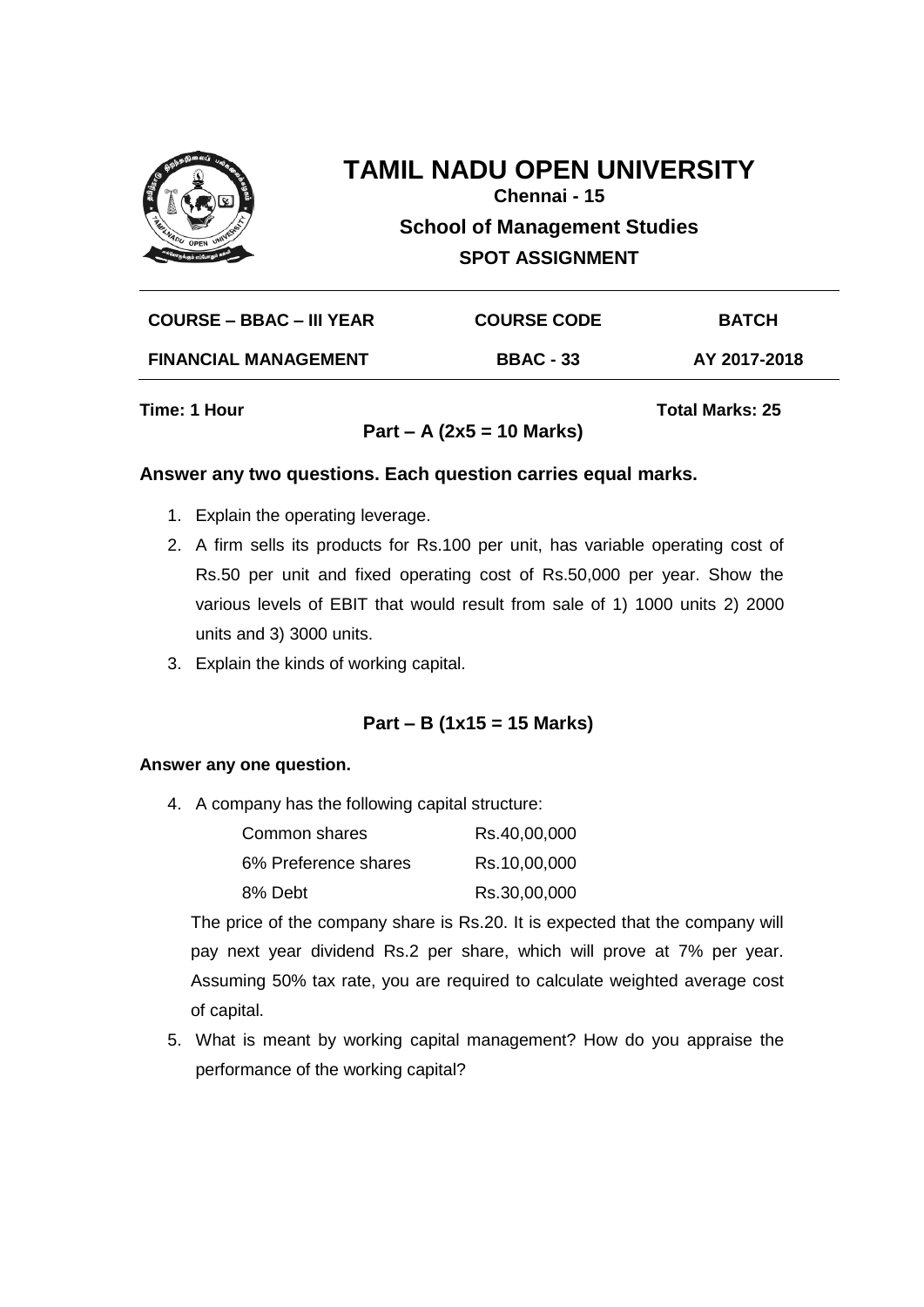

**Chennai - 15**

**School of Management Studies**

**SPOT ASSIGNMENT**

| <b>COURSE – BBAC – III YEAR</b>               | <b>COURSE CODE</b> | <b>BATCH</b> |
|-----------------------------------------------|--------------------|--------------|
| <b>BUSINESS INFORMATION</b><br><b>SYSTEMS</b> | <b>BBAC - 34</b>   | AY 2017-2018 |

**Time: 1 Hour Total Marks: 25** 

## **Part – A (2x5 = 10 Marks)**

### **Answer any two questions. Each question carries equal marks.**

- 1. Explain different office automation technologies.
- 2. What is enterprise resource planning?
- 3. What is meant by a logical data model?

# **Part – B (1x15 = 15 Marks)**

- 4. Critically evaluate the role of information system in managerial decision making.
- 5. Explain hard ware software interaction.